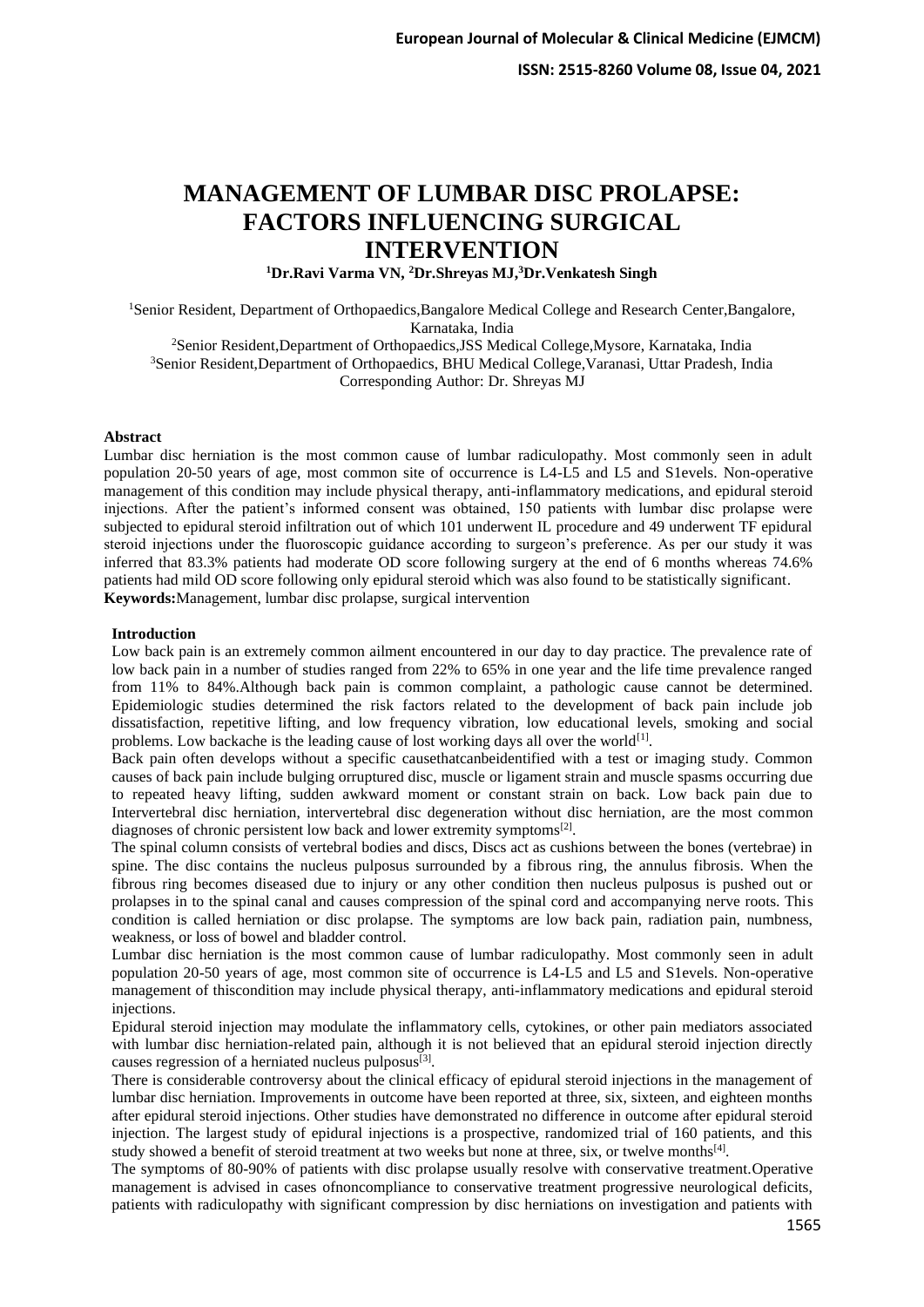cauda equine syndrome<sup>[5]</sup>.

Epidural steroid injections (ESI) are one of the most common interventional techniques for managing chronic low back pain with or without lower extremity radiation. They are most commonly offered as an option in acute radiculopathy as a second- line treatment after prior treatment with NSAIDS, possibly a short course of an oral steroid, and a waiting period of at least three weeks with/without other adjunctive treatment measures (exercise, spinal manipulation, physiotherapy etc.). Epidural steroid injections (ESIs) localize the drug around the area of affected nerve roots. In addition to their anti-inflammatory effects, steroids may inhibit pain viatheir ability to suppress ectopic discharges from injured nerve fibers and depress conduction in normal unmyelinated C fibers<sup>[6]</sup>.

#### **Methodology**

Written informed consent for participation in the study was obtained from all the subjects. After the patient's informed consent was obtained, 150 patients with lumbar disc prolapse were subjected to epidural steroid infiltration out of which 101 underwent IL procedure and 49 underwent TF epidural steroid injections under the fluoroscopic guidance according to surgeons preference. Epidural IL or TF injections were given at the level of pathology, methyl prednisolone (depo medrol 80mg) in IL approach, and dexamethasone in TF approach, by determining the appropriate dermatomal level for injection by characteristic distribution of the patient's pain and corresponding MRI findings.

In order to perform IL epidural steroid injections (IL group; 101), the patients were placed in either sitting position, lateral position or prone position with a pillow underneath the abdomen to partially correct lumbar lordosis and facilitate the opening of interspinous spaces. That way, we facilitated the access to the epidural space. The back area was prepared and draped. 19 G Touhy needle advanced until advanced just a few millimetres posterior to the epidural space. At this point, loss of resistance (LOR) was performed using glass syringe with simultaneous advancement of a needle. A solution of 80mg methylprednisolone acetate with 4cc of 0.25% bupivacaine was then injected.

For the TF epidural steroid injections (TF group 30), the patients were placed in the prone position on fluoroscopic table. The back area was prepped and draped in appropriate manner. The fluoroscopic beam was turned 20-30 degrees in oblique direction (to the side of pathology). The entry site was identified at desired foraminal level and a 23-gauge needle advanced until change in resistance felt. Then, lateral view was taken to assure needle tip placement within the epidural space. A injection of nonionic contrast assured proximal sprand no vascular uptake and it was completed in AP view. If the vascular uptake noticed, needle was repositioned until appropriate contrast spread observed. For the confirmation of anterior epidural spread, lateral fluoroscopic image was obtained. A solution of 4 mg of dexamethasone with 2 cc of 0.25% bupivacaine was injected. For breakthrough pain, the patients were allowed to use tramadol one to two tablets, 50 mg q 6 hours as the rescue medication as needed (max 400 mg/24 hour).

The patients were then followed and assessed at each visit at 1,3 and 6 weeks following the injection using visual analog scale of 0 to 10 for assessment of current back and lower-extremity pain. A pain drawing was used to indicate the distribution of the pain (with a high score representing a greater area of bodily pain), and an Oswestry Disability Scale was employed to quantitate the level of function (on a 0 to 100-point scale, in which a higher score represented greater disability) and followed up as per the proforma

Those who have no improvement or worsening of symptoms,whose VAS score is persistently same or increasing,oswestry disability index(ODI) is worsening or same,who develop Progressive neurological deficits and Patients wanting surgery for worsening symptoms Are subjected to surgical intervention i.e. lumbar discectomy.

#### **Results**

**Table 1:** Correlation of Age Group and Surgery

|       |           |                  | <b>Surgery</b> |        |        |
|-------|-----------|------------------|----------------|--------|--------|
|       |           |                  | Yes            | No     | Total  |
|       |           | Count            | 16             | 70     | 86     |
|       | $25-35y$  | % within Surgery | 35.6%          | 66.7%  | 57.3%  |
| Ages  |           | Count            | 29             | 35     | 64     |
|       | $36-45 y$ | % within Surgery | 64.4%          | 33.3%  | 42.7%  |
| Total |           | Count            | 45             | 105    | 150    |
|       |           | % within Surgery | 100.0%         | 100.0% | 100.0% |

According to our study, 64.4% cases in the age group 36 to 45 years had to proceed to surgery for the symptoms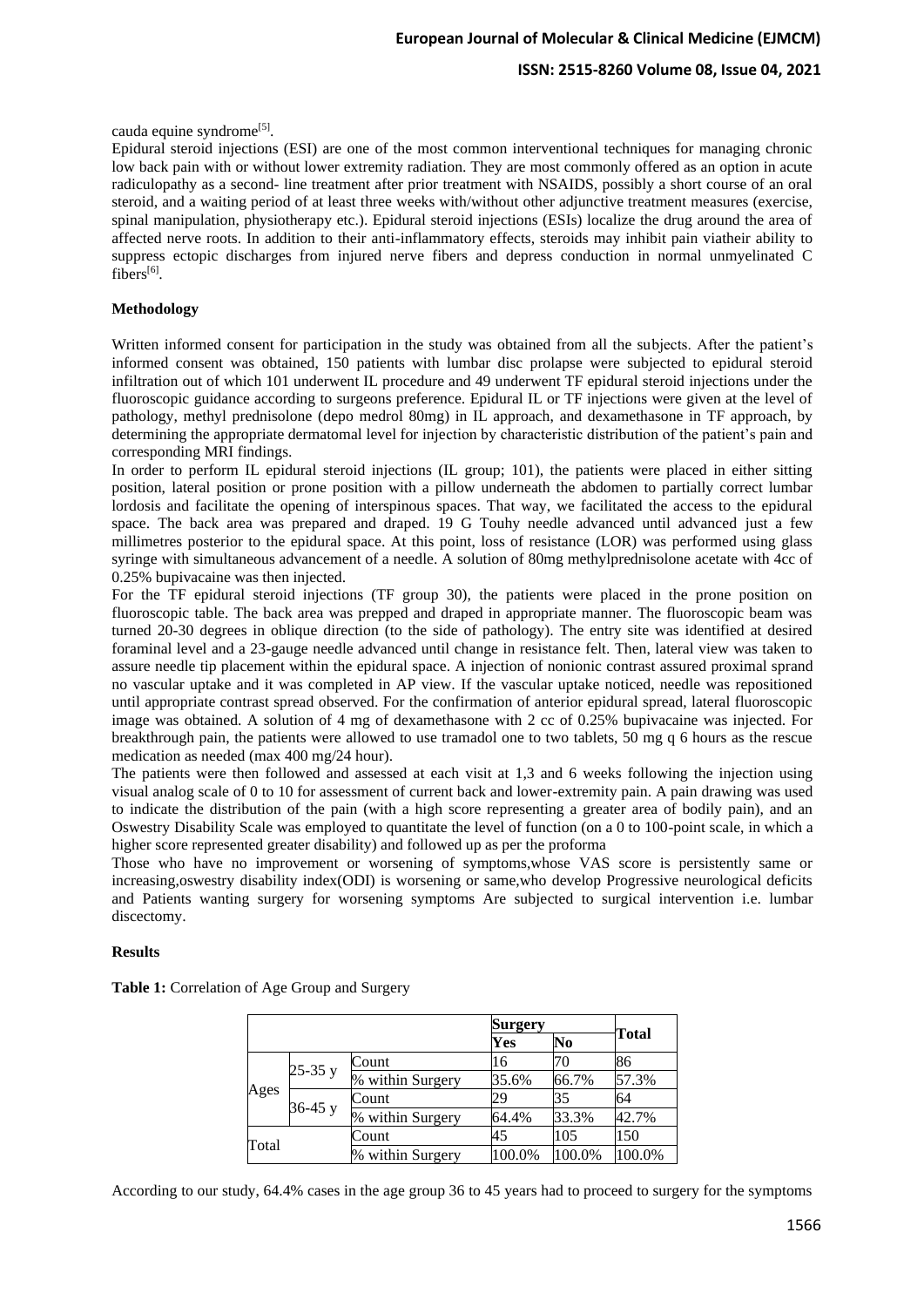to resolve. This finding of having greater number of patients in this age group proceeding to surgery was found to be statistically significant.

|            |                    |                  | <b>Surgery</b> | <b>Total</b>   |        |  |
|------------|--------------------|------------------|----------------|----------------|--------|--|
|            |                    |                  | Yes            | N <sub>0</sub> |        |  |
|            | M                  | Count            | 17             | 60             |        |  |
|            |                    | % Within Surgery | 37.8%          | 57.1%          | 51.3%  |  |
| <b>Sex</b> | F                  | Count            | 28             | 45             | 73     |  |
|            |                    | % within Surgery | 62.2%          | 42.9%          | 48.7%  |  |
| Total      | 105<br>45<br>Count |                  | 150            |                |        |  |
|            |                    | % within Surgery | 100.0%         | 100.0%         | 100.0% |  |

**Table 2:** Sex Distribution of Patients Undergoing Surgery

As per our study 62.2% of the females who were given epidural steroid proceeded to surgery compared to 37.8% males which was also found to be statistically significant.

**Table 3:** Correlation of Occupation with Patients Undergoing Surgery

|            |           |                                       |    | <b>Surgery</b> |       |    | Total |       |  |
|------------|-----------|---------------------------------------|----|----------------|-------|----|-------|-------|--|
|            |           |                                       |    | Yes<br>No      |       |    |       |       |  |
| Occupation | <b>SW</b> | Count                                 |    | 36             |       | 56 |       | 92    |  |
|            |           | % within Surgery                      |    |                | 80.0% |    | 53.3% | 61.3% |  |
|            | NSW       | Count                                 |    |                |       | 49 |       | 58    |  |
|            |           | % within Surgery                      |    |                | 20.0% |    | 46.7% | 38.7% |  |
|            |           |                                       |    |                |       |    |       |       |  |
| Total      |           | Count                                 | 45 |                | 105   |    | 150   |       |  |
|            |           | % within Surgery 100.0% 100.0% 100.0% |    |                |       |    |       |       |  |

80% of patients who were in strenuous occupations proceeded to surgery compared to 20% in non-strenuous work group who proceeded to surgery which was also found to be statistically significant.

**Table 4:** Correlation of OD index at 6 months follow up with surgery

|         |              |                 | OD 6THMonth |        |        |
|---------|--------------|-----------------|-------------|--------|--------|
|         |              |                 | Mild        | Mod    | Total  |
|         |              | Count           | 35          | 10     | 45     |
|         | Yes          | % within OD_6Ct | 25.4%       | 83.3%  | 30.0%  |
| Surgery |              | Count           | 103         |        | 105    |
|         | No           | % within OD 6Ct | 74.6%       | 16.7%  | 70.0%  |
|         | 138<br>Count |                 | 12          | 150    |        |
| Total   |              | % within OD_6Ct | 100.0%      | 100.0% | 100.0% |

As per our study it was inferred that 83.3% patients had moderate OD score following surgery at the end of 6 months whereas 74.6% patients had mild OD score following only epidural steroid which was also found to be statistically significant.

#### **Discussion**

History of intervertebral disc prolapse dates back to 1543, when Vesalius first described it. Aurelius described the symptom sciatica. The early Greeks backache and radiating pain as disease and prescribed rest massage for this ailment. In 1858 Luschka used pathological specimens to show degenerative changes annular tears through which prolapse occurred.

Spine pain is the most common of all chronic pain disorders, with a lifetime prevalence reported to be from 54 to 80%. The landmark description by Mixter and Barr in 1934 of intervertebral disc herniation led many practitioners to assume that intervertebral disk herniation is the most common cause of back problems<sup>[7]</sup>.

However, modern evidence implicates intervertebral disk herniation in only a small percentage of back complaints. Thus, a simple compression or mass effect cannot be the mechanism of pain due to disk disease. In fact, several studies evaluating the progress of disk herniation have shown that even though the resolution of symptoms tends to be associated with diminution of the size of the disk herniations, it is not always the case, as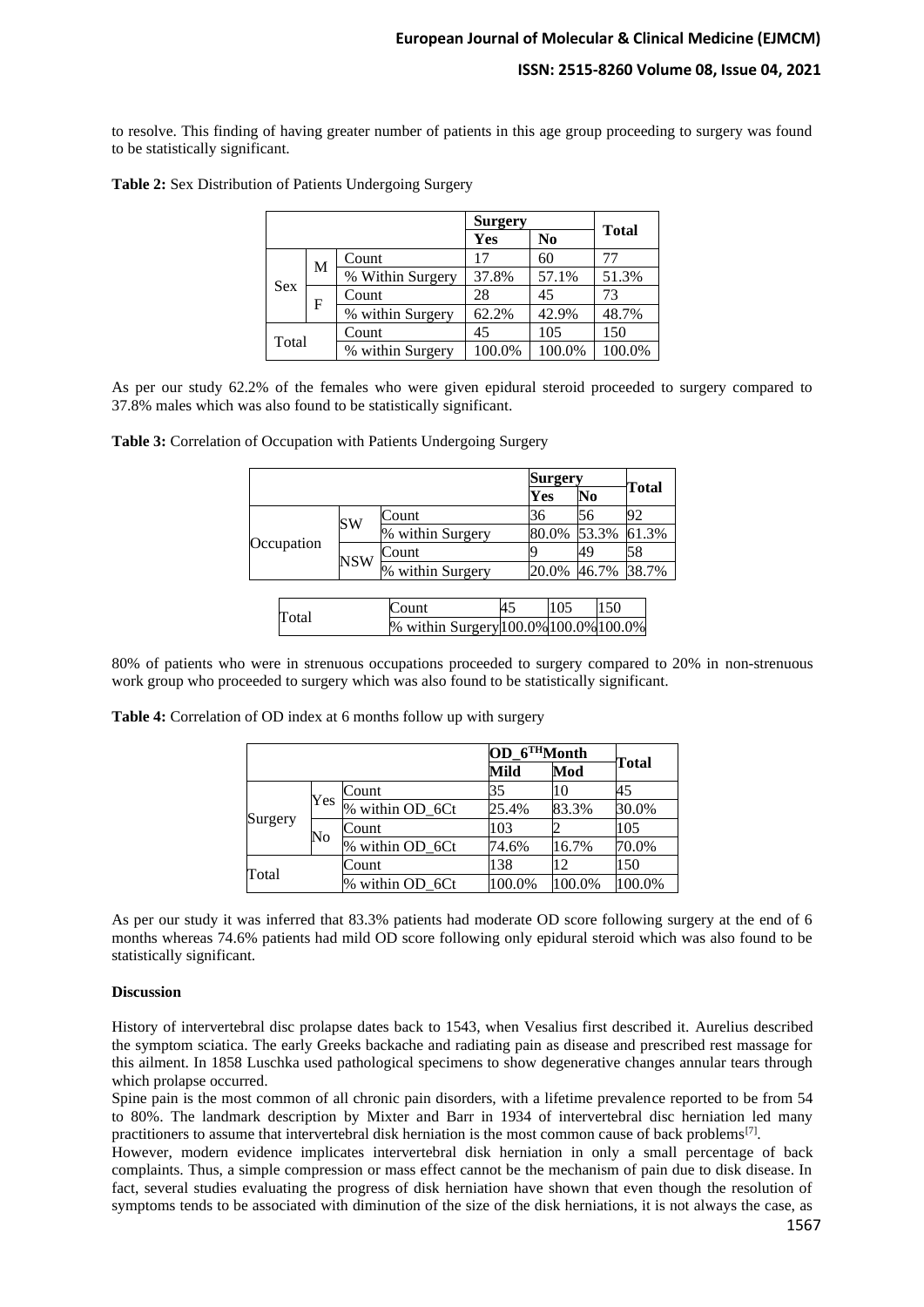# **European Journal of Molecular & Clinical Medicine (EJMCM)**

# **ISSN: 2515-8260 Volume 08, Issue 04, 2021**

compression may continue in spite of the resolution of the symptomatology. In addition, it is also well known that disk herniations that are evident on computerized tomographic axial scan or on magnetic resonance imaging scan can be asymptomatic.

Various proposed mechanisms for radicular pain include partial axonal damage, neuroma formation, and focal demyelination; intraneural edema and impaired microcirculation. The other explanation surrounds the theory of chemical irritation and inflammation around the disks and nerve roots, which is considered a pain generator in conjunction with or without mechanical factors. The evidence for an inflammatory mechanism, is convincing. This includes inflammatory properties of the nucleus pulposus demonstrated by sustained discharges in A and B fibers following application of nucleus pulposus to dorsal root ganglia. In addition, delayed nerve conduction velocity of nerve root is produced by placing the nucleus pulposus in the epidural space but without mechanical compression; mechanical hyperalgesia follows placement of the nucleus pulposus in the epidural space, which correlates with phospholipase A2 (PLA2) immunoreactivity; thermal hyperalgesia and mechanical hypoalgesia are produced by placing the annulus fibrosis and nucleus pulposus in the epidural space, which correlates with nitric oxide levels in the disk material; blood flow is reduced in the dorsal root ganglion following application of the nucleus pulposus to tnerve root; endoneurial fluid pressure in the dorsal root ganglion is increased by application of nucleus pulposus to the nerve root and cultured disk material produces nitric oxide. Even though inflammatory reactions between the nucleus pulposus and nerve roots have been suggested as playing an important role in disc herniation with sciatica, the pathogenic mechanisms linking herniated nucleus pulposus, nerve root injury and sciatica are not completely known. However, it is presumed that sensory neurons in the associated dorsal root ganglia are affected by this chemical injury $^{[8]}$ .

Lee *et al.*, concluded that the behavioral pattern changes observed in the irritating nerve root model were caused in part by a high level of phospholipase A2 activity initiated by inflammation, and that the mechanism of action of epidural steroid injection in this model was inhibition of phospholipase A2 activity. Thus, investigations provide clinical support for use of epidural steroid injections in managing chemical irritation and inflammation around the discs and nerve roots. In addition, it has been demonstrated experimentally that epidural application of the nucleus pulposus can induce pronounced morphologic and functional changes in the nerve roots. Intravenous methylprednisolone was shown to reduce the nerve root injury produced by placement of nucleus pulposus in the epidural space. Similarly, epidural injection of betamethasone in a model of lumbar radiculopathy showed a significant effect on thermal hyperalgesia. Minamide*et al*., also studied the effects of steroid and lipopolysaccharide on spontaneous resorption of herniated intervertebral disks in an experimental study in a rabbit and concluded that lipopolysaccharide accelerated the process of herniated intervertebral disk resorption, whereas high dose steroid suppressed the process[9].The advent of the interlaminar approach to the epidural space was considered as a preferable route, as it is directed more closely to the assumed site of pathology facilitating the delivery of injectate directly to its target and requiring less volume. However, subsequently, the disadvantages of the interlaminar approach, including extradural placement of the needle, which may go unrecognized without fluoroscopic guidance, and various other disadvantages and reports of the failure of interlaminar epidural steroids to provide statistically significant improvement, raised questions not only about interlaminar epidural administration of steroids but also about administration of corticosteroids in itself<sup>[10]</sup>.

Transforaminal lumbar epidural injections have been emerging as an alternative to interlaminar and caudal epidural injections. In 1952, Robecchi and Capra administered periradicular injection of hydrocortisone into the first sacral nerve root and reported relief of lumbar and sciatic pain in a woman.

Lievre et.al. (1953) reported transforaminal injection of steroids into the first sacral nerve root. There were no American reports until 1971, when Macnab described the diagnostic value of selective nerve root infiltration for radiculopathy. Since then, transforaminal epidural injections, also described as selective nerve root blocks, selective nerve root infiltration, or nerve root sleeve injections, have been widely used because they allow simultaneous morphologic and functional diagnosis of radiculopathy. During this time, clinical use of transforaminal epidurals in the management of low back and lower extremity pain was also initiated; and encouraging evidence has been emerging<sup>[11]</sup>.

As evidenced from the medicare expenditures there is an increasing preference of Epidural steroid injections to treat low back pain. Epidural steroid injection is frequently used therapeutic modality in the management of radicular pain from disc herniations and spinal stenosis, as well as axial spinal pain. The rationale for administration of ESIs is based on the assumption that inflammation of spinal nerve root causes radicular pain and the epidural corticosteroids relieves pain allowing time for healing and physiotherapy. It is believed that depositing steroids close to the nerve roots results in more efficacious control of the local inflammation $^{[12]}$ .

Treatment via epidural steroid injection of corticosteroids was first described in 1952 and first reported in the United States in 1961. It is postulated that corticosteroids reduce inflammation by inhibiting either the synthesis or release of number of pro inflammatory substances and causing reversible local anaesthetic effect.